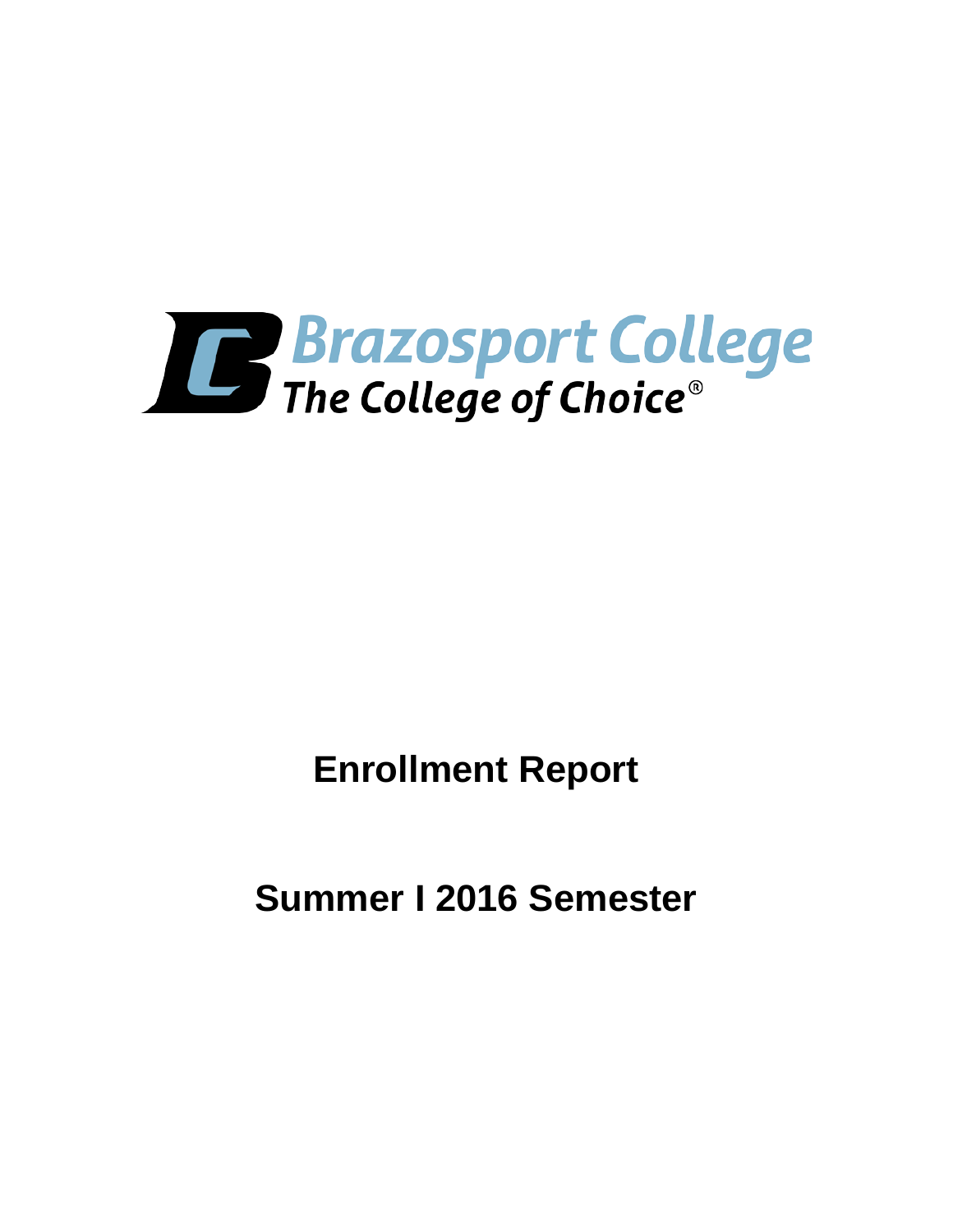# **Enrollment Report – Summer I 2016 Table of Contents**

| Table 15A Enrollment by Department/Technical Program Page 7 |  |
|-------------------------------------------------------------|--|
| Table 15B Enrollment by Department/Academic ProgramPage 8   |  |
|                                                             |  |
|                                                             |  |
|                                                             |  |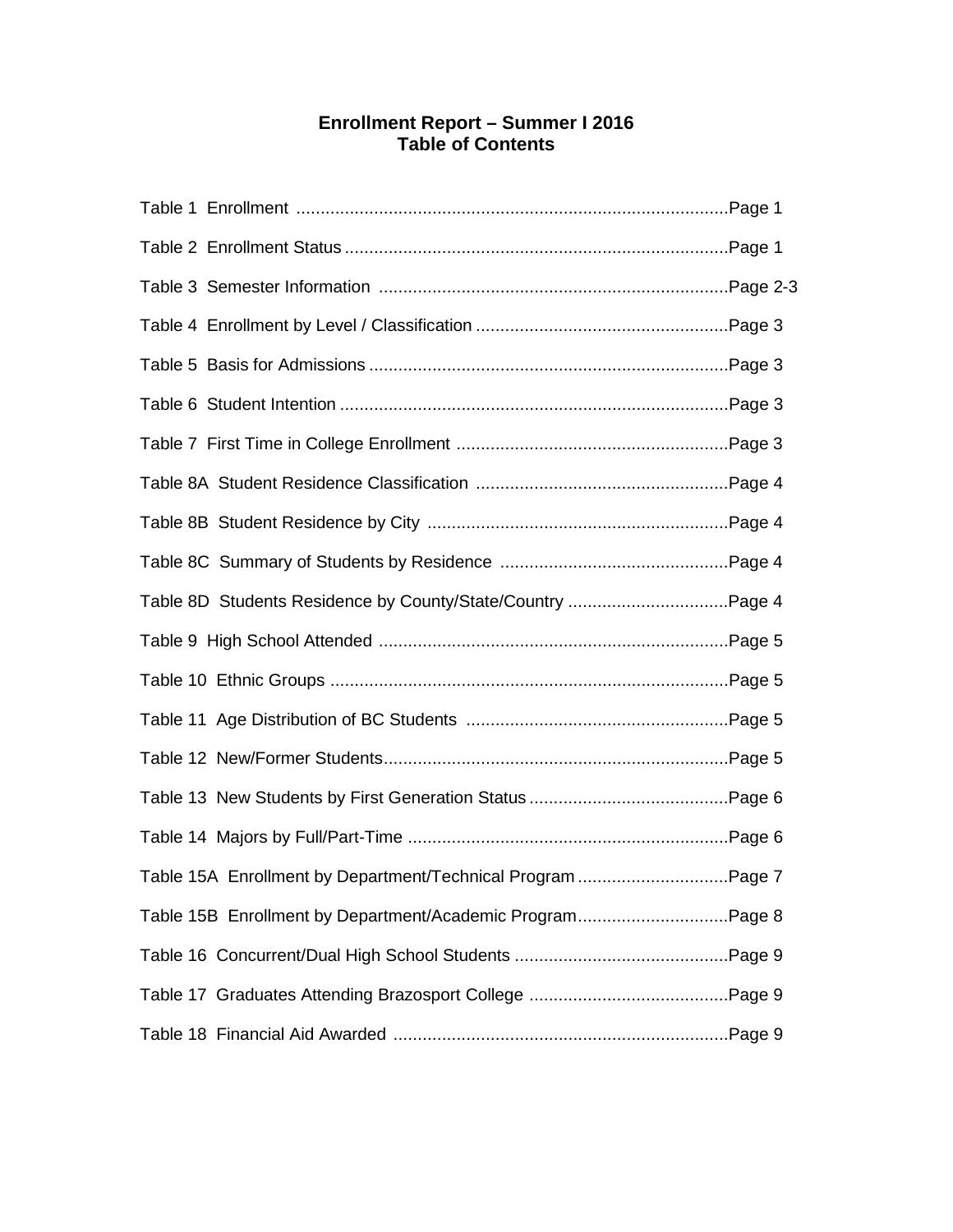# **Enrollment Report Summer I 2016**

#### **Table 1 Enrollment**

#### **Credit Program**

| Campus – Regular Students      | ാ റാല |
|--------------------------------|-------|
| Flexible Entry (61 Duplicated) | 139   |
| Total Enrolled (Unduplicated)  | 2.300 |

#### **Non-Credit Program**

| Total Enrolled (Unduplicated) (From 5/06/16 - 7/13/16) | 68' |
|--------------------------------------------------------|-----|
|--------------------------------------------------------|-----|

#### **Total Headcount**

| Credit Program     | n nnc<br>$-1$ |
|--------------------|---------------|
| Non-credit Program | 681           |
| <b>Grand Total</b> | 2.903         |

#### **Full-time Student Equivalent**

| Full-time student equivalent (FTSE)                | 2,380 |
|----------------------------------------------------|-------|
| Found by dividing total credit hours (11,899) by 5 |       |

**Table 2**

#### **Enrollment Status Part-Time / Full-Time**

|        | <b>Full-Time</b> | Part-Time* | <b>Total</b> | %      |
|--------|------------------|------------|--------------|--------|
| Male   | 463              | 603        | 1,066        | 48.0%  |
| Female | 465              | 691        | 1,156        | 52.0%  |
| Total  | 928              | 1,294      | 2,222        | 100.0% |
| %      | 41.8%            | 58.2%      | 100.0%       |        |

\*Part-Time – Less than 5 semester hours in summer semester.

# **Enrollment Status Day Student / Night Student**

|                   | No.   | %      |
|-------------------|-------|--------|
| Day               | 812   | 36.5%  |
| Night             | 606   | 27.3%  |
| Both Day / Night  | 177   | 8.0%   |
| Distance Learning | 627   | 28.2%  |
| Total             | 2.222 | 100.0% |

Note: Since distance learning classes are not classified as "Day" or "Night" classes, students enrolled in distance learning classes as well as traditional "day" or "night" classes are classified as day, night or both day/night students by their "majority" enrollment in these classes. Therefore, it is possible that distance learning students are included in the Day, Night and Both Day/Night totals if they are taking these traditional classes along with a distance learning class. However, students taking only distance learning classes will be classified as only distance learning students.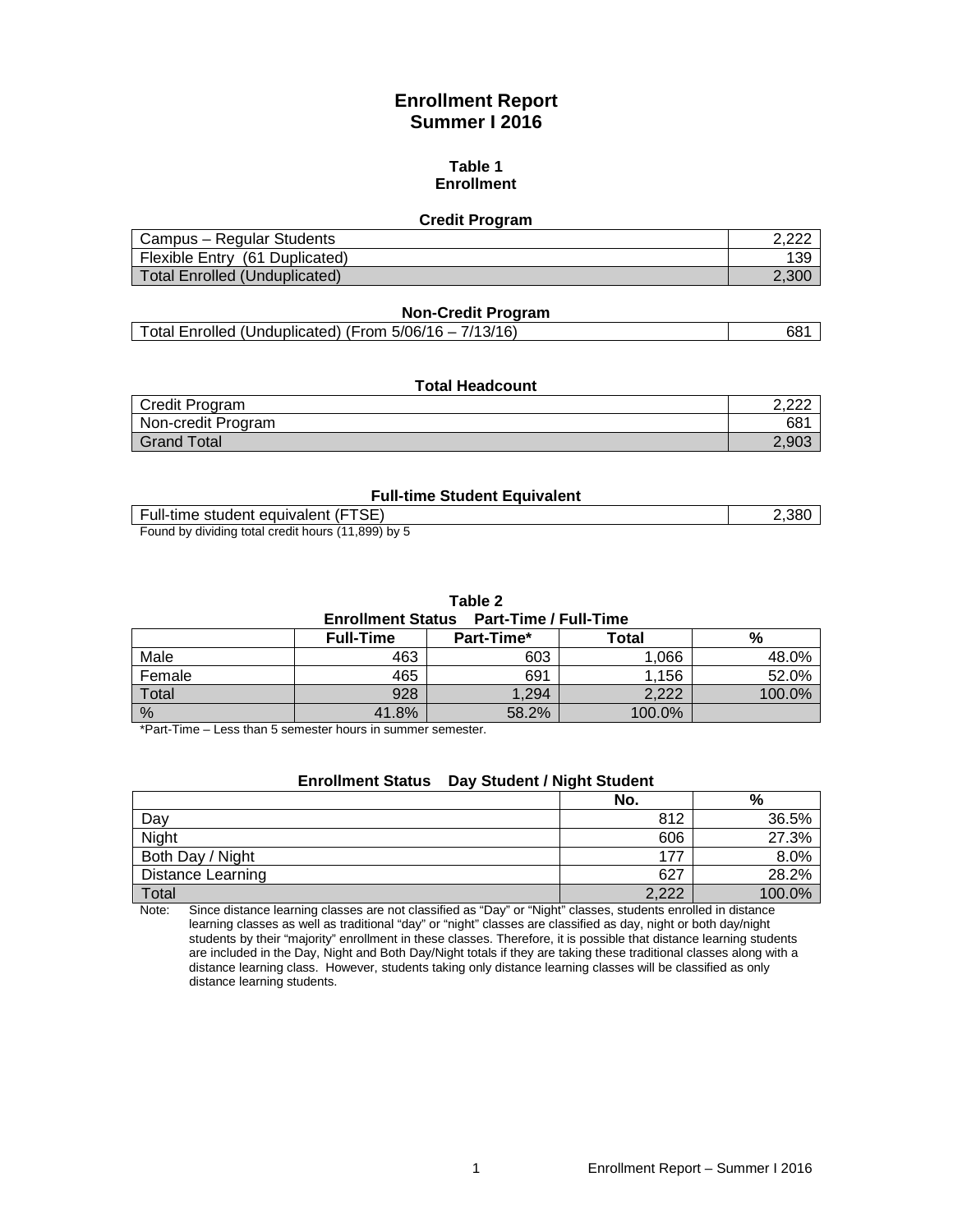# **Table 3 Semester Information**

| <b>Headcount</b>                                                              |     |    |       |  |  |
|-------------------------------------------------------------------------------|-----|----|-------|--|--|
| <b>Flexible Entry</b><br><b>Duplicated</b><br><b>State Reports</b><br>Regular |     |    |       |  |  |
| 2.222                                                                         | 139 | 61 | 2,361 |  |  |

| <b>Semester Credit Hours</b> |                                        |          |            |               |  |
|------------------------------|----------------------------------------|----------|------------|---------------|--|
|                              | <b>Vocational-</b><br><b>Technical</b> | Academic | <b>BAT</b> | <b>Totals</b> |  |
| Regular                      | 2,893                                  | 7,356    | 693        | 10,942        |  |
| <b>Flexible Entry</b>        | 855                                    | 102      | 0          | 957           |  |
| Total                        | 3,748                                  | 7,458    | 693        | 11,899        |  |
|                              |                                        |          |            |               |  |
| In-District                  | 3,427                                  | 4,289    | O          | 7,716         |  |
| Out-of-District              | 321                                    | 3,169    | 693        | 4,183         |  |
| <b>Totals</b>                | 3,748                                  | 7,458    | 693        | 11,899        |  |

Note: In / Out-of-District status is determined by where a course is taught.

#### **Semester Contact Hours**

|                       | <b>Vocational-</b><br><b>Technical</b> | Academic | <b>BAT</b> | <b>Totals</b> |
|-----------------------|----------------------------------------|----------|------------|---------------|
| Regular               | 70,640                                 | 130,896  | 11.088     | 212.624       |
| <b>Flexible Entry</b> | 18.032                                 | 2.400    |            | 20.432        |
| Total                 | 88.672                                 | 133,296  | 11,088     | 233,056       |

| In-District     | 83.520 | 80.528      |        | 164.048 |
|-----------------|--------|-------------|--------|---------|
| Out-of-District | 5.152  | 768<br>52.7 | 11.088 | 69.008  |
| <b>Totals</b>   | 88,672 | 133.296     | 11.088 | 233.056 |

Note: In / Out-of-District status is determined by where a course is taught.

# **Semester Credit Hours**

| <b>By Student Tuition Residency Code</b> |                                 |                          |               |  |
|------------------------------------------|---------------------------------|--------------------------|---------------|--|
|                                          | <b>Vocational-</b><br>Technical | Academic -<br><b>BAT</b> | <b>Totals</b> |  |
| In-District                              | 1,757                           | 5.258                    | 7.015         |  |
| Out-of-District                          | 1,991                           | 2,893                    | 4,894         |  |
| <b>Totals</b>                            | 3,748                           | 8,151                    | 11,899        |  |

Note: BAT hours are included in Academic credit hours.

#### **Semester Contact Hours By Student Tuition Residency Code**

|                 | <b>Vocational-</b><br><b>Technical</b> | Academic -<br>BAT | <b>Totals</b> |
|-----------------|----------------------------------------|-------------------|---------------|
| In-District     | 43.200                                 | 92.928            | 136.128       |
| Out-of-District | 45.472                                 | 51.456            | 96.928        |
| <b>Totals</b>   | 88.672                                 | 144,384           | 233,056       |

Note: BAT hours are included in Academic contact hours.

#### **Distance Learning Semester Contact Hours**

| Internet     | 66,960             |
|--------------|--------------------|
| <b>VCT</b>   | 704                |
| Hybrid       | $\triangle$<br>400 |
| <b>Total</b> | 69,152             |

Note: The distance learning contact hours are included in semester contact hours.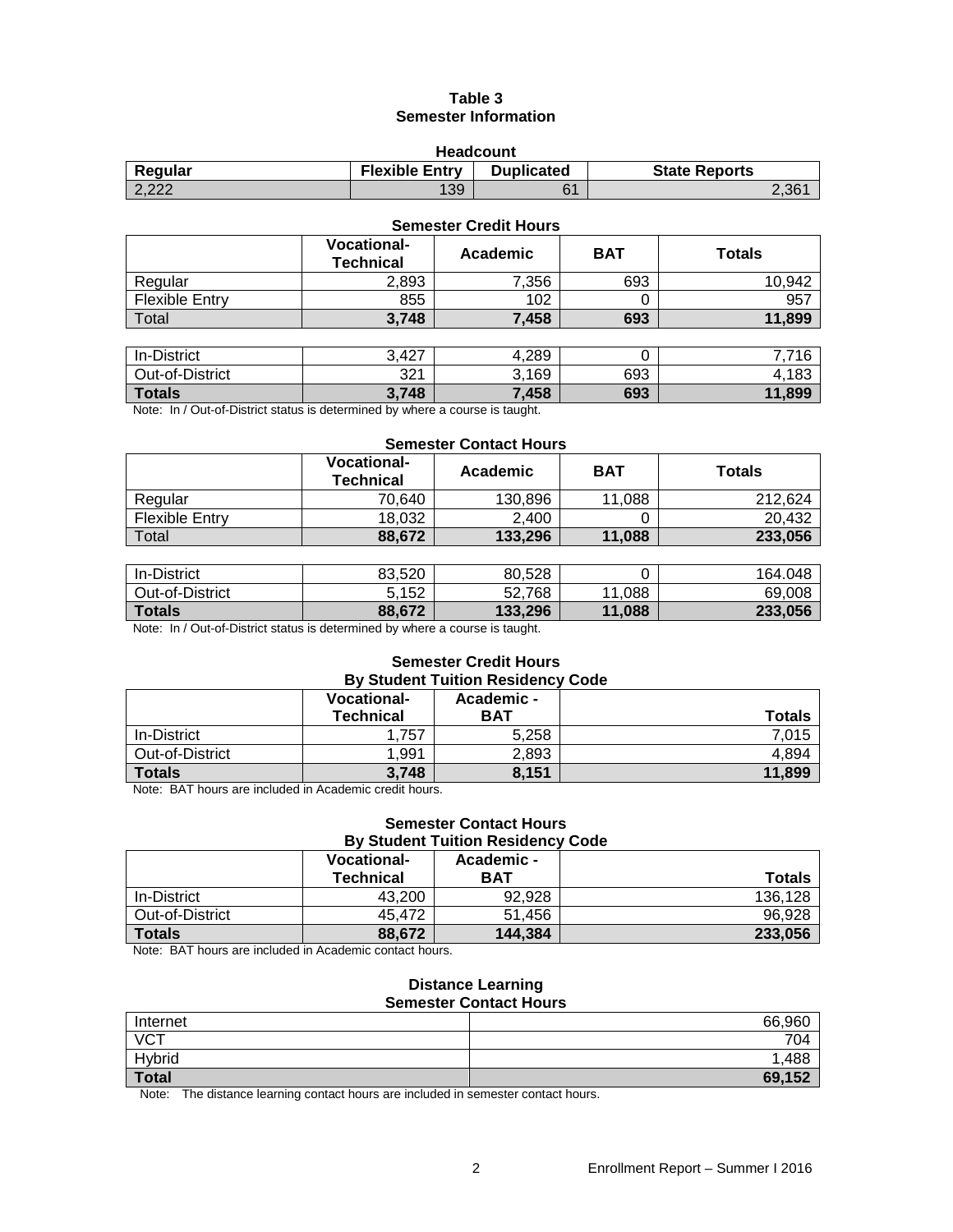#### **Table 3 Semester Information Contact hours** *NOT* **funded**

| Developmental Hours               | 320   |
|-----------------------------------|-------|
| Academic Hours (Three-peat rule)  | 3.568 |
| Technical Hours (Three-peat rule) | 1.008 |
| $\tau$ <sub>otal</sub>            | 4.89f |

| .<br><b>Enrollment by Level / Classification</b> |       |       |       |        |  |  |
|--------------------------------------------------|-------|-------|-------|--------|--|--|
| Male<br>%<br>Total<br>Female                     |       |       |       |        |  |  |
| Freshman: First Yr (less than 24 hours)          | 521   | 567   | 1.088 | 49.0%  |  |  |
| Sophomore: Second Yr (24-59 hours)               | 377   | 391   | 768   | 34.5%  |  |  |
| Unclassified (60 or more hours)                  | 168   | 198   | 366   | 16.5%  |  |  |
| Total                                            | 1.066 | 1.156 | 2.222 | 100.0% |  |  |

**Table 4**

| г<br>÷ |  |
|--------|--|
|        |  |

**Basis for Admissions for Student Body**

|                                          | No.   | %      |
|------------------------------------------|-------|--------|
| <b>High School Graduate</b>              | 131   | 5.9%   |
| Individual Approval                      | 426   | 19.2%  |
| G.E.D.                                   | 30    | 1.4%   |
| Former Student (Continuing Student & Re- | 1333  | 59.9%  |
| entered Previous Admissions)             |       |        |
| <b>College Transfer</b>                  | 302   | 13.6%  |
| Total                                    | 2.222 | 100.0% |

#### **Table 6 Student Intention Why Students Attend Brazosport College**

|                                  | No.   | %      |
|----------------------------------|-------|--------|
| Earn an Associate's Degree       | 1,171 | 52.7%  |
| Earn a Certificate               | 441   | 19.8%  |
| <b>Earn Credits for Transfer</b> | 341   | 15.3%  |
| Job Skills                       | 5     | 0.2%   |
| <b>Personal Enrichment</b>       | 17    | 0.8%   |
| Did Not Respond                  | 245   | 11.0%  |
| Earn a BAT Degree                |       | 0.1%   |
| Total                            | 2.222 | 100.0% |

### **Table 7 First Time in College Enrollment**

|                                                       | No. | %      |  |
|-------------------------------------------------------|-----|--------|--|
| Male                                                  | 95  | 55.6%  |  |
| Female                                                | 76  | 44.4%  |  |
| Total                                                 | 171 | 100.0% |  |
| $\cdots$ $\cdots$<br>$\cdots$<br>. .<br>$\sim$ $\sim$ |     |        |  |

Note: FTIC excludes transfer students and dual credit students.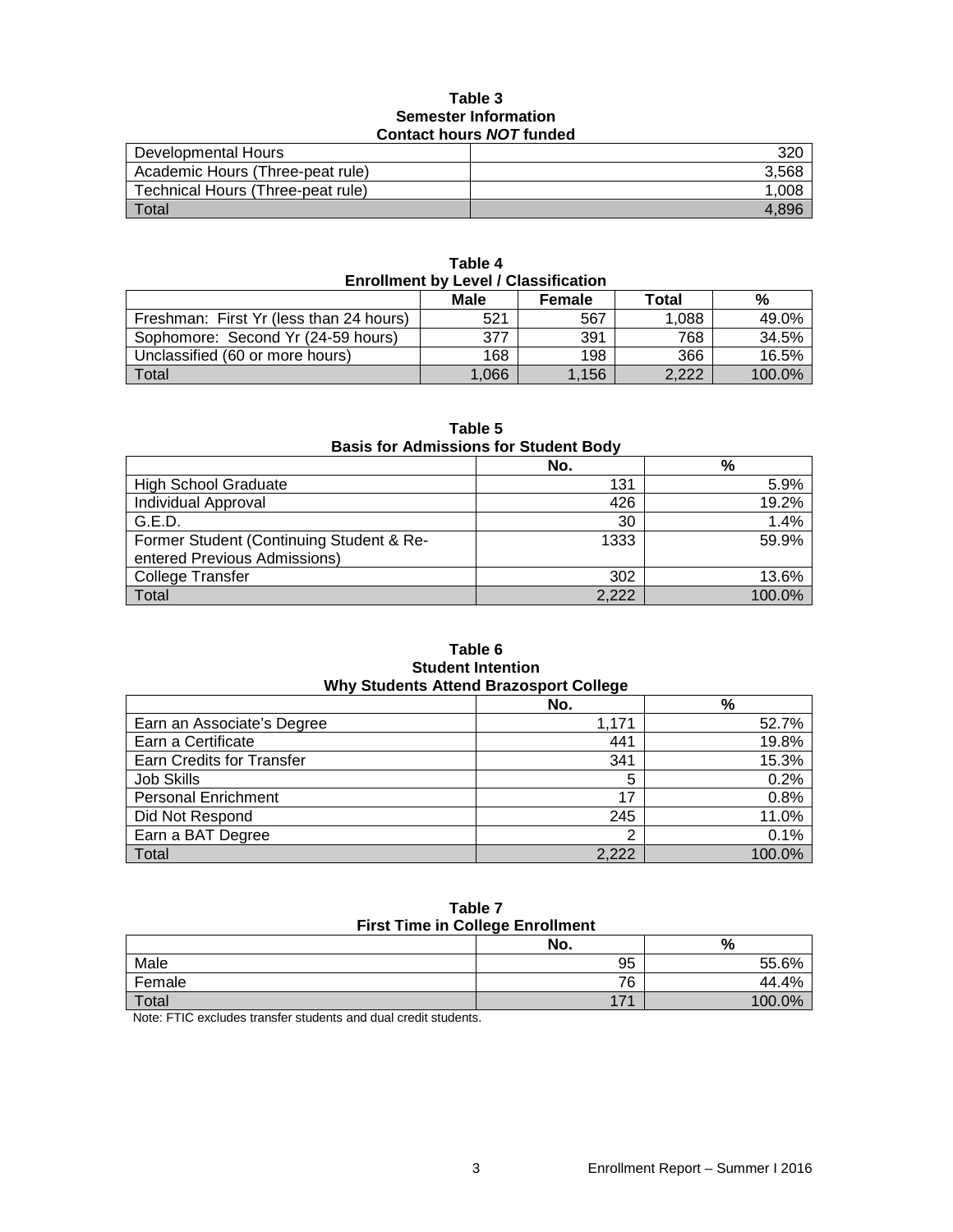| <b>Student Residence Classification</b> |       |        |  |
|-----------------------------------------|-------|--------|--|
|                                         | No.   | %      |  |
| In-District                             | 1.264 | 61.4%  |  |
| Out-of-District                         | 835   | 37.6%  |  |
| Out-of-State                            | 16    | 0.7%   |  |
| Foreign                                 |       | 0.3%   |  |
| Total                                   | 2,222 | 100.0% |  |

# **Table 8A Student Residence Classification**

#### **Table 8B Student Residence by City**

| - - - - - -            |       |        |  |  |
|------------------------|-------|--------|--|--|
| <b>City</b>            | No.   | $\%$   |  |  |
| Angleton               | 356   | 16.0%  |  |  |
| <b>Brazoria</b>        | 155   | 7.0%   |  |  |
| Clute                  | 343   | 15.4%  |  |  |
| Danbury                | 23    | 1.0%   |  |  |
| Freeport               | 286   | 12.9%  |  |  |
| Lake Jackson           | 748   | 33.7%  |  |  |
| Sweeny                 | 78    | 3.5%   |  |  |
| West Columbia          | 48    | 2.2%   |  |  |
| <b>Other Residence</b> | 185   | 8.3%   |  |  |
| <b>Total Students</b>  | 2,222 | 100.0% |  |  |

# **Table 8C Summary of Students by Residence**

|                          | No.                   | %      |  |
|--------------------------|-----------------------|--------|--|
| <b>Texas Counties</b>    | 2,199                 | 99.0%  |  |
| <b>Other States</b>      | 16                    | 7%     |  |
| <b>Foreign Countries</b> |                       | 0.3%   |  |
| Total                    | റ റററ<br>- . <i>.</i> | 100.0% |  |

| <b>Students Residence by County/State/Country</b> |                |        |                  |                |      |
|---------------------------------------------------|----------------|--------|------------------|----------------|------|
| <b>Residence</b>                                  | No.            | $\%$   | <b>Residence</b> | No.            | %    |
| <b>Brazoria County</b>                            | 2097           | 94.37% | Arkansas         | 1              | .05% |
| <b>Brazos County</b>                              | 1              | .05%   | California       | 3              | .14% |
| Fort Bend County                                  | 10             | .45%   | Colorado         | 1              | .05% |
| <b>Galveston County</b>                           | 14             | .63%   | Florida          | 2              | .09% |
| Harris County                                     | 21             | .95%   | Georgia          | 1              | .05% |
| <b>Harrison County</b>                            | 2              | .09%   | Indiana          | 1              | .05% |
| <b>Hidalgo County</b>                             | $\overline{2}$ | .09%   | Louisiana        | 3              | .14% |
| Jefferson County                                  | $\overline{2}$ | .09%l  | Mississippi      | 1              | .05% |
| <b>Kendall County</b>                             | 1              | .05%   | Oklahoma         | $\overline{2}$ | .09% |
| <b>Kerr County</b>                                | 1              | .05%   | Tennessee        | 1              | .05% |
| Matagorda County                                  | 40             | 1.80%  |                  |                |      |
| <b>Maverick County</b>                            | 1              | .05%   | Finland          | 1              | .05% |
| <b>Midland County</b>                             | 1              | .05%   | Germany          | 1              | .05% |
| Parker County                                     | 1              | .05%   | Japan            | 1              | .05% |
| Polk County                                       | 1              | .05%   | Mexico           | 2              | .09% |
| <b>Robertson County</b>                           | 1              | .05%   | Thailand         | 1              | .05% |
| Victoria County                                   | $\overline{2}$ | .09%   | Ukraine          | 1              | .05% |
| <b>Wharton County</b>                             | 1              | .05%   |                  |                |      |

**Table 8D**

Includes students that pay C & D coded tuition.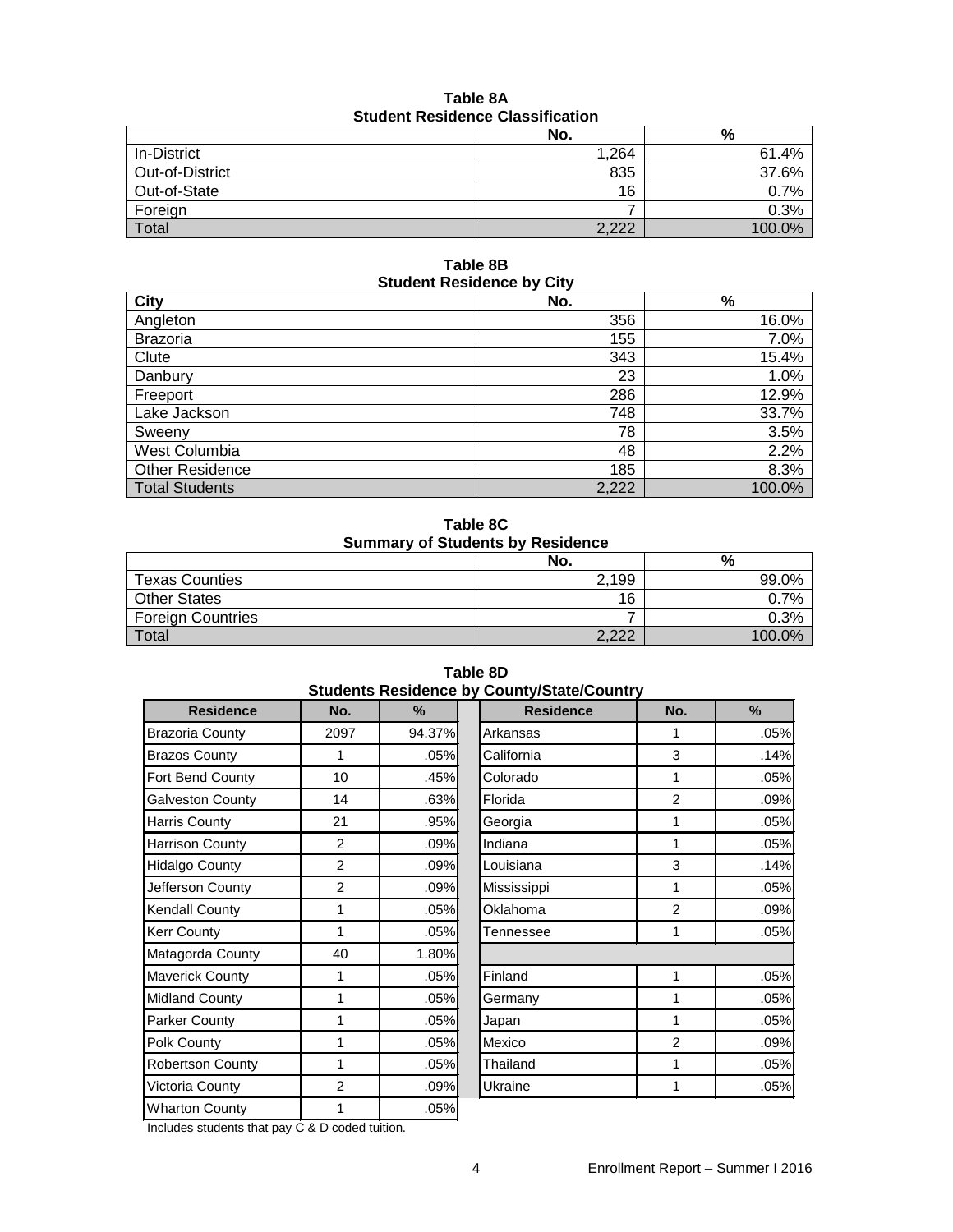# **Table 9 High School Attended**

| <b>School</b>                      | - 33<br>No. | $\%$   |
|------------------------------------|-------------|--------|
| Angleton                           | 287         | 12.9%  |
| <b>Brazosport</b>                  | 263         | 11.8%  |
| <b>Brazosport Christian School</b> | 23          | 1.0%   |
| <b>Brazoswood</b>                  | 750         | 33.8%  |
| Columbia                           | 155         | 7.0%   |
| Danbury                            | 21          | 0.9%   |
| Sweenv                             | 118         | 5.3%   |
| Other Schools                      | 404         | 18.2%  |
| No School Assigned                 | 201         | 9.0%   |
| <b>Total Students</b>              | 2,222       | 100.0% |

**Table 10 Ethnic Groups**

| EUIIIIL UIUUDS                   |       |        |  |  |
|----------------------------------|-------|--------|--|--|
| Race                             | No.   | %      |  |  |
| White                            | 1,014 | 45.6%  |  |  |
| <b>Black</b>                     | 177   | 8.0%   |  |  |
| Hispanic                         | 905   | 40.7%  |  |  |
| Asian                            | 33    | 1.5%   |  |  |
| American Indian / Alaskan Native | 2     | 0.1%   |  |  |
| Non-Resident Alien               | 4     | 0.2%   |  |  |
| Race Unknown                     | 29    | 1.3%   |  |  |
| Native Hawaiian / Other Pacific  |       | 0.0%   |  |  |
| Islander                         |       |        |  |  |
| 2 or more races                  | 57    | 2.6%   |  |  |
| Total                            | 2,222 | 100.0% |  |  |

### **Table 11 Age Distribution of BC Students**

| Ago Distribution of Bo Students            |       |        |  |  |
|--------------------------------------------|-------|--------|--|--|
| Age                                        | No.   | %      |  |  |
| Under 18                                   | 454   | 20.4%  |  |  |
| $18 - 21$                                  | 709   | 31.9%  |  |  |
| 22-24                                      | 284   | 12.8%  |  |  |
| 25-30                                      | 328   | 14.8%  |  |  |
| $31 - 35$                                  | 180   | 8.1%   |  |  |
| 36-50                                      | 230   | 10.4%  |  |  |
| 51 and above                               | 37    | 1.7%   |  |  |
| Total                                      | 2,222 | 100.0% |  |  |
| $\bigcap$ $\bigcap$<br>$\Lambda$ $\Lambda$ |       |        |  |  |

Average Age  $= 24.4$ Median Age  $= 21.0$ 

### **Table 12 New / Former Students**

| 11011110101101011001100 |       |           |  |
|-------------------------|-------|-----------|--|
|                         | No.   | %         |  |
| <b>Former Students</b>  | 1.927 | 86.7%     |  |
| New Students*           | 295   | 13.3%     |  |
| Total                   | 2,222 | $100.0\%$ |  |

Note: \* Indicates students new to Brazosport College--includes transfer students.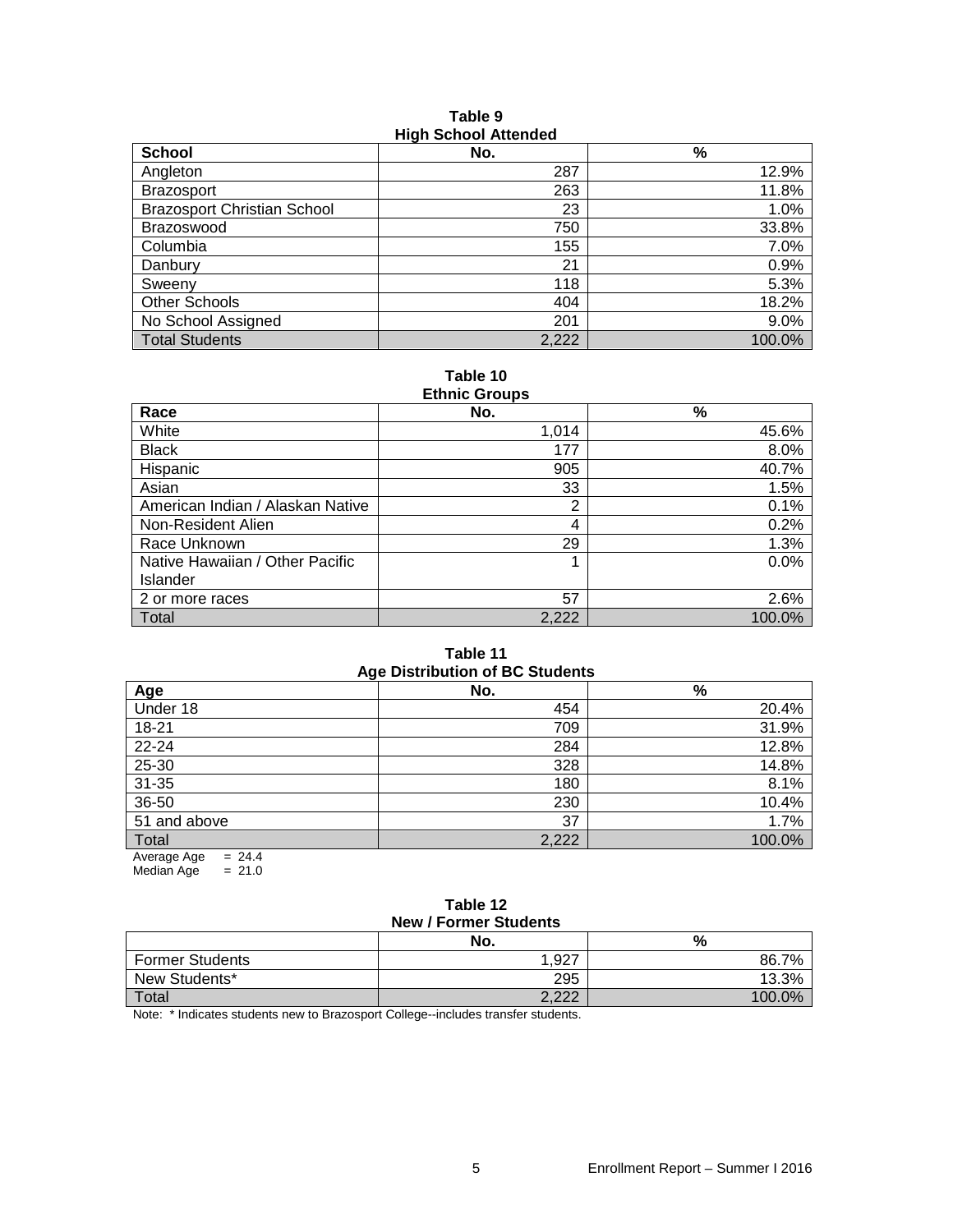| Table 13 |  |  |                                          |  |
|----------|--|--|------------------------------------------|--|
|          |  |  | New Students* by First Generation Status |  |
|          |  |  |                                          |  |

|                                                        | No. | %    |
|--------------------------------------------------------|-----|------|
| <b>First Generation Student</b>                        | 135 | 45.8 |
| <b>Not First Generation Student</b>                    | 85  | 28.8 |
| No response in mother's or<br>father's education level | 75  | 25.4 |
| Total                                                  | 295 |      |

Note: \* Indicates students new to Brazosport College--includes transfer students.

A first generation student is defined by both parents' education level below a Baccalaureate Degree.

#### **Table 14 Majors by Full / Part-Time**

# **General Academic Degree Majors (AA)**

|       | Not Dual Credit<br>Student | <b>Dual Credit</b><br><b>Student</b> | No.   | $\%$   |
|-------|----------------------------|--------------------------------------|-------|--------|
| Full  | 268                        | 109                                  | 377   | 36.9%  |
| Part  | 395                        | 250                                  | 645   | 63.1%  |
| Total | 663                        | 359                                  | 1.022 | 100.0% |

# **General Academic Degree Majors (AS)**

|       | Not Dual Credit<br><b>Student</b> | <b>Dual Credit</b><br><b>Student</b> | No. | %      |
|-------|-----------------------------------|--------------------------------------|-----|--------|
| Full  | 83                                |                                      | 86  | 47.8%  |
| Part  | 88                                |                                      | 94  | 52.2%  |
| Total | 171                               | 9                                    | 180 | 100.0% |

| <b>Other Academic Majors</b>                                            |    |  |    |        |  |  |
|-------------------------------------------------------------------------|----|--|----|--------|--|--|
| <b>Dual Credit</b><br>Not Dual Credit<br>%<br>No.<br>Student<br>Student |    |  |    |        |  |  |
| Full                                                                    | 14 |  | 16 | 37.2%  |  |  |
| Part                                                                    | 22 |  | ົ  | 62.8%  |  |  |
| Total                                                                   | 36 |  | 43 | 100.0% |  |  |

# **Technical Majors**

|       | Not Dual Credit<br><b>Student</b> | <b>Dual Credit</b><br>Student | No. | %      |
|-------|-----------------------------------|-------------------------------|-----|--------|
| Full  | 331                               | 19                            | 350 | 41.5%  |
| Part  | 448                               | 46                            | 494 | 58.5%  |
| Total | 779                               | 65                            | 844 | 100.0% |

# **Bachelor's in Applied Technology Majors**

|       | Not Dual Credit<br>Student | <b>Dual Credit</b><br><b>Student</b> | --<br>No. | $\%$   |
|-------|----------------------------|--------------------------------------|-----------|--------|
| Full  | 99                         |                                      | 99        | 74.4%  |
| Part  | 33                         |                                      | 34        | 25.6%  |
| Total | 132                        |                                      | 133       | 100.0% |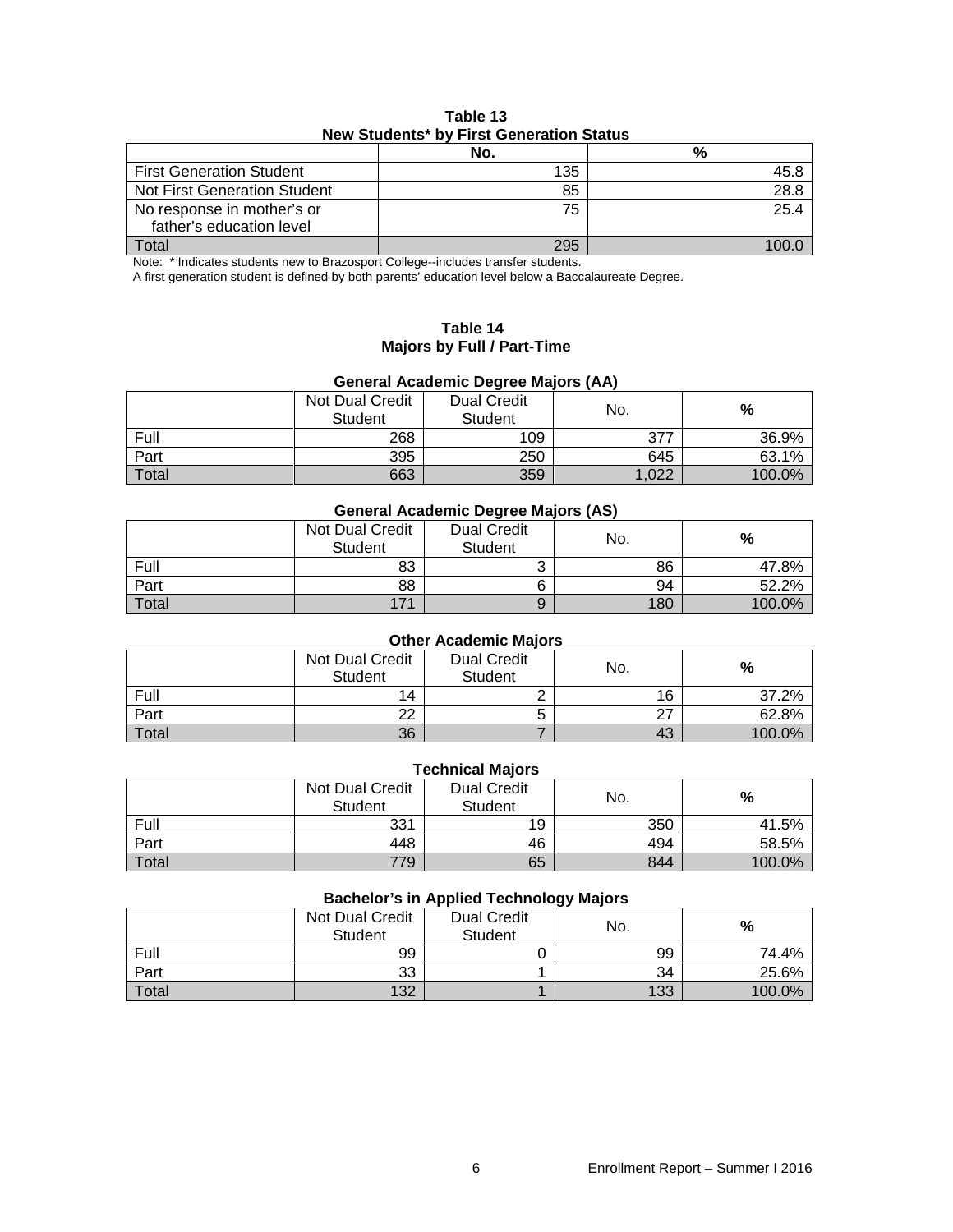# **Table 15A Enrollment by Department**

# **Technical Programs**

|              | <b>Total</b>    | <b>Semester</b> | <b>Contact</b><br><b>Hours</b> |       |                  |             |
|--------------|-----------------|-----------------|--------------------------------|-------|------------------|-------------|
|              | <b>Students</b> | <b>Hours</b>    | Lec/Lab                        | Co-op | <b>Practicum</b> | <b>FTSE</b> |
| <b>BMGT</b>  | $\overline{20}$ | 60              | 960                            |       |                  | 12.00       |
| <b>BUSG</b>  | 12              | 36              | 576                            |       |                  | 7.20        |
| <b>CNBT</b>  | 42              | 63              | 1,344                          |       |                  | 12.60       |
| <b>CTEC</b>  | 133             | 242             | 4,800                          |       |                  | 48.40       |
| <b>DFTG</b>  | 50              | 75              | 1,600                          |       |                  | 15.00       |
| <b>ELPT</b>  | 136             | 204             | 4,352                          |       |                  | 40.80       |
| <b>ELTN</b>  | 6               | 9               | 1,008                          | 960   |                  | 1.80        |
| <b>EMSP</b>  | 30 <sup>°</sup> | 70              | 2,880                          |       |                  | 14.00       |
| <b>HART</b>  |                 |                 | 112                            |       |                  | 1.40        |
| <b>HITT</b>  | 29              | 87              | 1,392                          |       |                  | 17.40       |
| <b>INTC</b>  | 146             | 254             | 4,960                          |       |                  | 50.80       |
| <b>MCHN</b>  | 64              | 96              | 2,592                          | 640   |                  | 19.20       |
| <b>OSHT</b>  | 34              | 121             | 1,936                          |       |                  | 24.20       |
| PFPB         | 134             | 216             | 8,256                          | 4,480 |                  | 43.20       |
| <b>PTAC</b>  | 651             | 1,399           | 29,040                         |       |                  | 279.80      |
| <b>RNSG</b>  | 17              | 34              | 544                            |       |                  | 6.80        |
| <b>TECM</b>  | 26              | 52              | 1,040                          |       |                  | 10.40       |
| <b>VNSG</b>  | 218             | 382             | 9,184                          |       |                  | 76.40       |
| <b>WLDG</b>  | 158             | 338             | 12,032                         |       |                  | 67.60       |
| <b>Total</b> | 1,913           | 3,745           | 88,608                         | 6,080 | $\bf{0}$         |             |

Note: Interinstitutional hours are not included.

Enrollment may be duplicated.

FTSE = summer semester hours divided by 5.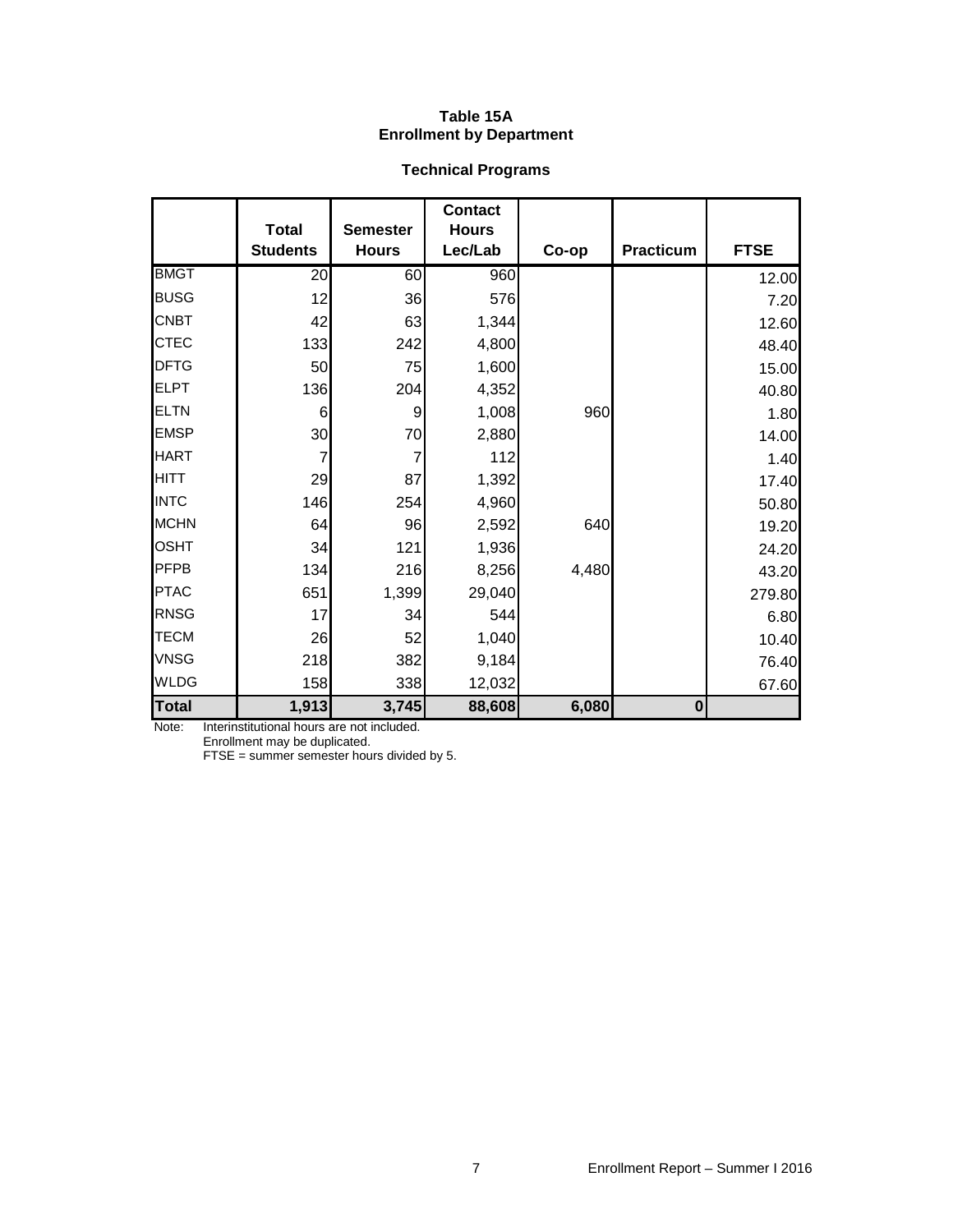# **Table 15B Enrollment by Department**

# **Academic Programs**

|                       | <b>Total</b>    | <b>Semester</b> | <b>Contact</b><br><b>Hours</b> |          |           |             |
|-----------------------|-----------------|-----------------|--------------------------------|----------|-----------|-------------|
|                       | <b>Students</b> | <b>Hours</b>    | Lec/Lab                        | Co-op    | Practicum | <b>FTSE</b> |
| <b>ACCT</b>           | 60              | 120             | 1,920                          |          |           | 24.00       |
| <b>ARTS</b>           | 75              | 225             | 3,600                          |          |           | 45.00       |
| <b>BCIS</b>           | 134             | 268             | 5,360                          |          |           | 53.60       |
| <b>BIOL</b>           | 317             | 677             | 15,216                         |          |           | 135.40      |
| <b>CHEM</b>           | 263             | 543             | 11,536                         |          |           | 108.60      |
| <b>DRAM</b>           | 14              | 15              | 864                            |          |           | 3.00        |
| <b>ECON</b>           | 43              | 129             | 2,064                          |          |           | 25.80       |
| <b>ENGL</b>           | 274             | 784             | 12,896                         |          |           | 156.80      |
| <b>ENVR</b>           | 85              | 167             | 4,080                          |          |           | 33.40       |
| GOVT                  | 195             | 585             | 9,360                          |          |           | 117.00      |
| <b>HIST</b>           | 175             | 525             | 8,400                          |          |           | 105.00      |
| <b>HUMA</b>           | 68              | 204             | 3,264                          |          |           | 40.80       |
| <b>MATH</b>           | 412             | 1,085           | 18,928                         |          |           | 217.00      |
| <b>MHSM</b>           | 33              | 107             | 1,712                          |          |           | 21.40       |
| <b>MUEN</b>           | 5               | 5               | 320                            |          |           | 1.00        |
| <b>MUSI</b>           | 65              | 195             | 3,120                          |          |           | 39.00       |
| <b>PHYS</b>           | 66              | 134             | 3,168                          |          |           | 26.80       |
| <b>PSYC</b>           | 411             | 1,233           | 19,728                         |          |           | 246.60      |
| SOCI                  | 25              | 75              | 1,200                          |          |           | 15.00       |
| <b>SPAN</b>           | 34              | 72              | 1,392                          |          |           | 14.40       |
| <b>SPCH</b>           | 103             | 309             | 4,944                          |          |           | 61.80       |
| <b>TECA</b>           | 35              | 69              | 1,296                          |          |           | 13.80       |
| <b>TMGT</b>           | 206             | 586             | 9,376                          |          |           | 117.20      |
| <b>Total</b>          | 3,098           | 8,112           | 143,744                        | $\bf{0}$ | $\bf{0}$  |             |
| Grand<br><b>Total</b> | 5,011           | 11,857          | 232,352                        | 6,080    | $\bf{0}$  |             |

Note: Interinstitutional hours are not included.

Enrollment may be duplicated.

FTSE = summer semester hours divided by 5.